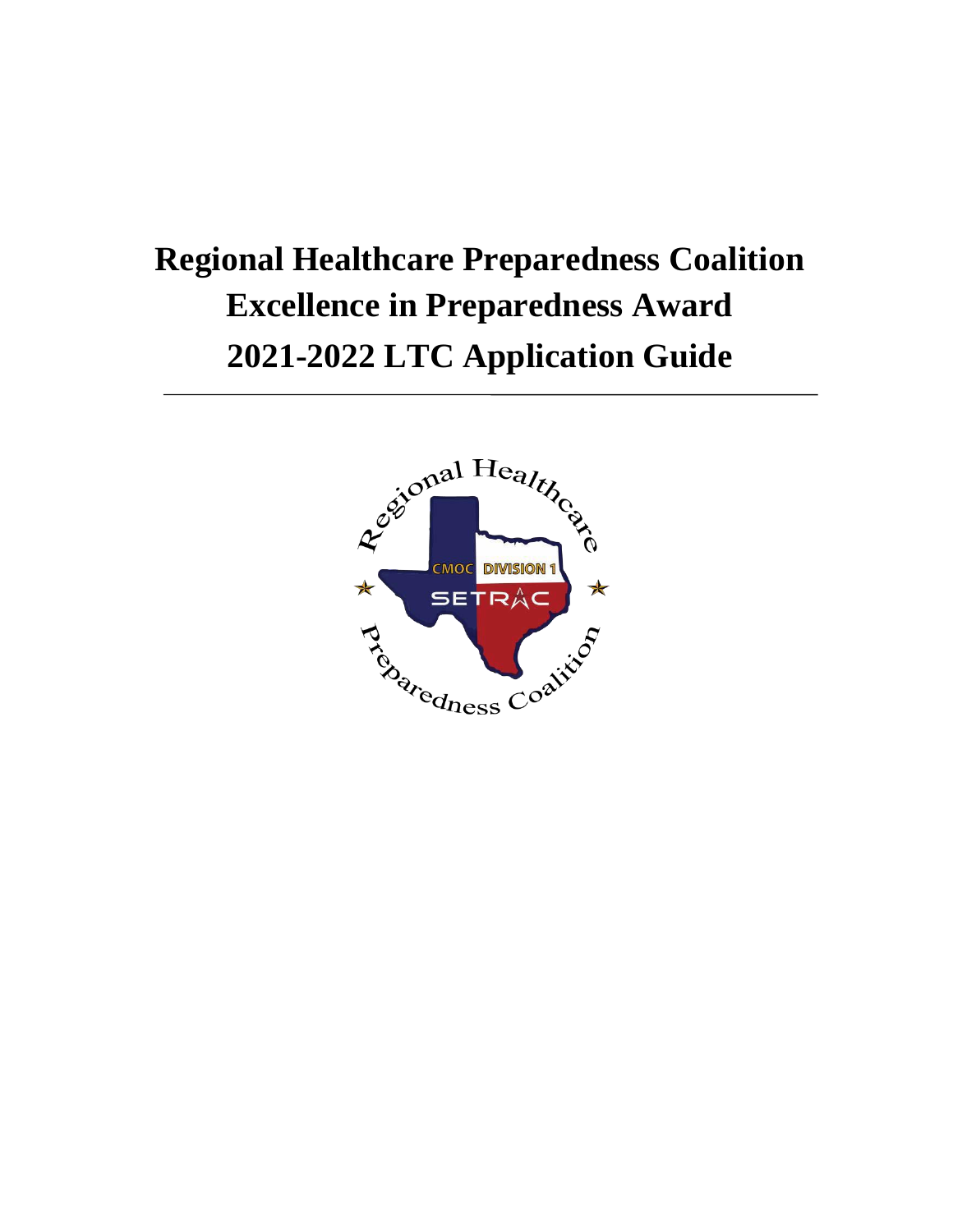## **Award Overview**

The Regional Healthcare Preparedness Coalition (RHPC) Excellence in Preparedness Award recognizes excellence and commitment to comprehensive emergency management in the regional healthcare community. This document will provide detailed information and identify documents necessary to successfully complete the RHPC Excellence in Preparedness Award application.

### **Award Timeline**

The scoring period will run from July 1, 2021 to June 30, 2022. Applications will be due August 31, 2022 and the selection committee will convene in September.

### **Award Scoring**

Scoring will be comprised of two tiers:

- Tier 1 Will be scored based upon reports and training requirements determined by the RHPC agreement and ASPR Healthcare Preparedness Capabilities.
- Tier  $2 Will$  allow the facility to show how they have embraced comprehensive emergency management through innovation, leadership, and community involvement.
- Bonus Points Available in Tier 1 and Tier 2

### **Submission Instructions**

Applications should be submitted in a 3-ring binder not to exceed 1.5" in depth. Binders should be mailed or delivered to the address listed below. Electronic submission will not be accepted at this time. Tabs should be used to separate the different sections of the application packet. Attached documents should be included as appendixes to their respective section of the application packet. Only one (1) submission per facility (as defined by individual HPP agreement) will be accepted.

### **Mailing Address**

South East Texas Regional Advisory Council Attn: RHPC Excellence in Preparedness Committee 1111 North Loop West, Ste 160 Houston, TX 77008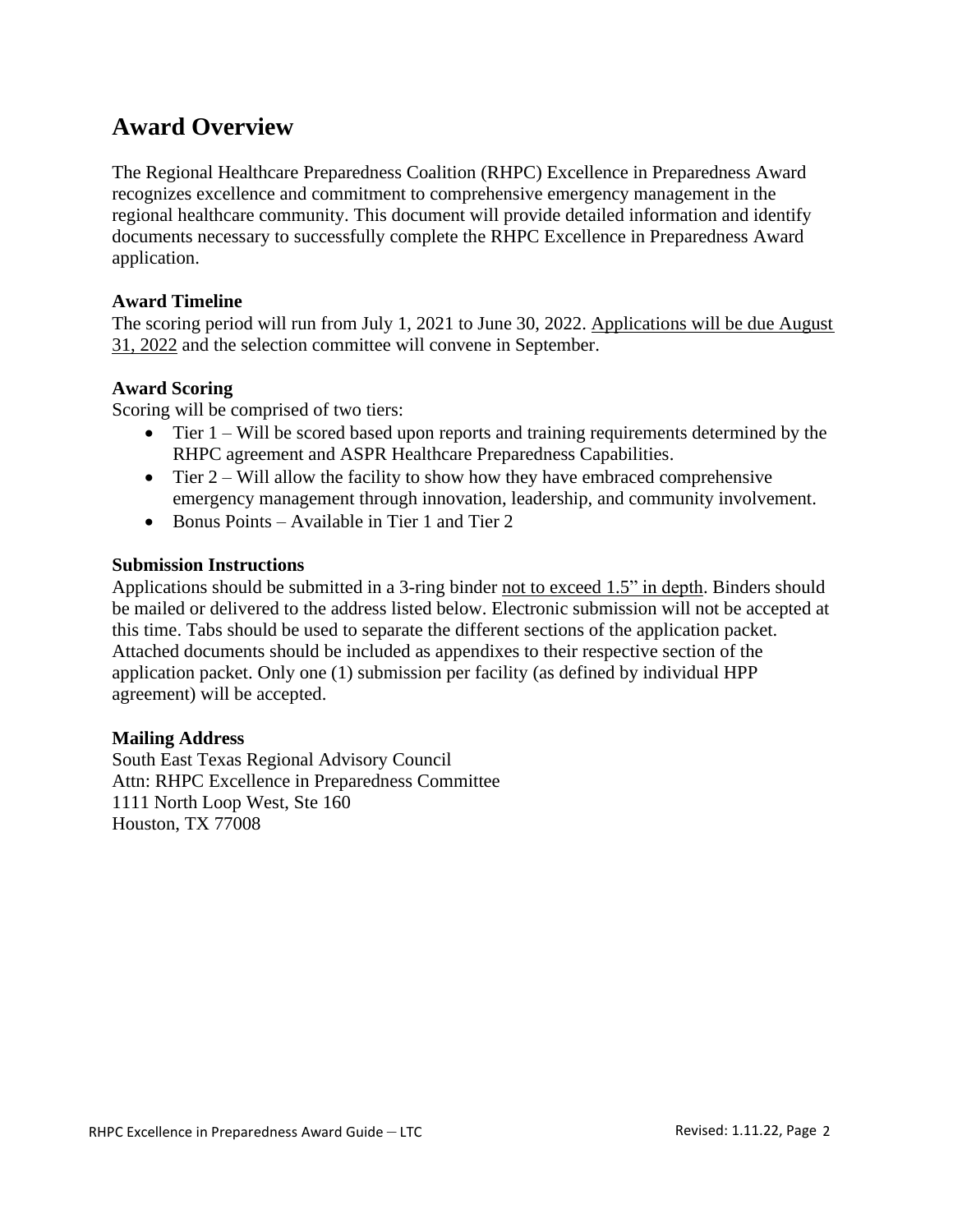

# **Award Packet Cover Page RHPC Excellence in Preparedness Award – LTC**

| Name: Name:                                                                                                                                                                                                                         |
|-------------------------------------------------------------------------------------------------------------------------------------------------------------------------------------------------------------------------------------|
| Job Title:                                                                                                                                                                                                                          |
| Facility:                                                                                                                                                                                                                           |
| Address: <u>Address</u> and the second second second second second second second second second second second second second second second second second second second second second second second second second second second second |
|                                                                                                                                                                                                                                     |
|                                                                                                                                                                                                                                     |
| Email Address: No. 1996. The Contract of the Contract of the Contract of the Contract of the Contract of the Contract of the Contract of the Contract of the Contract of the Contract of the Contract of the Contract of the C      |
|                                                                                                                                                                                                                                     |
| <b>Award Category Applying for (Select One):</b>                                                                                                                                                                                    |
| $\circ$ Skilled Nursing                                                                                                                                                                                                             |
| $\circ$ Assisted Living Facility                                                                                                                                                                                                    |
| $\circ$ Independent Living Facility                                                                                                                                                                                                 |
|                                                                                                                                                                                                                                     |

\*After completion, print this page for your award application packet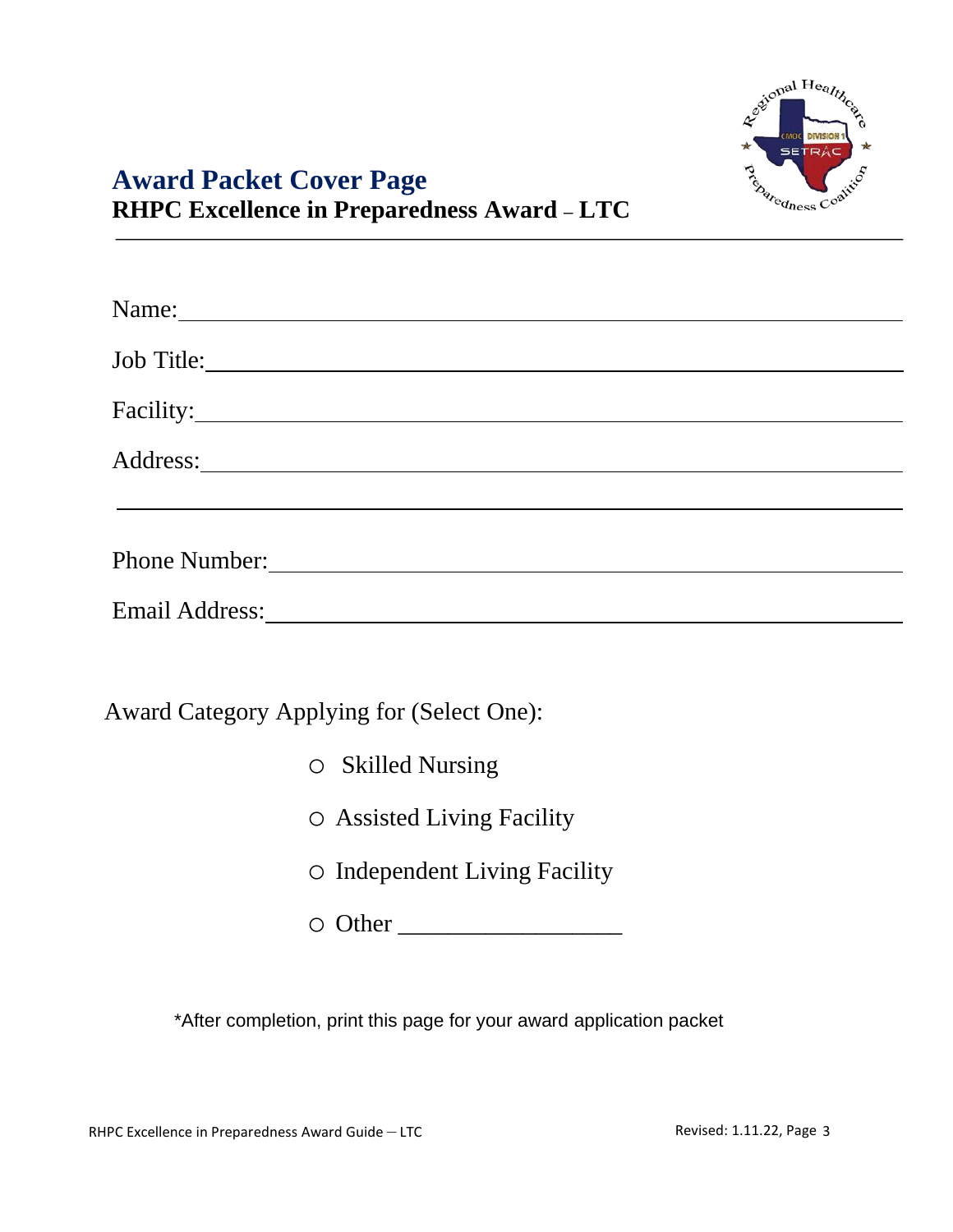

Please use the below checklist to ensure all documentation and information is included for submission.

- A. \_\_\_\_Applicant Information Completed
- B. TIER 1 Cover Sheets
- C. TIER 1 Documentation
- D. TIER 2 Cover Sheets
- E. TIER 2 Three Essays (limit 1,200 words each | support documentation encouraged)
- F. \_\_\_\_Three Ring Binder (1.5" depth maximum) with Binder Cover Sheet

\*After completion, print this page for your award application pack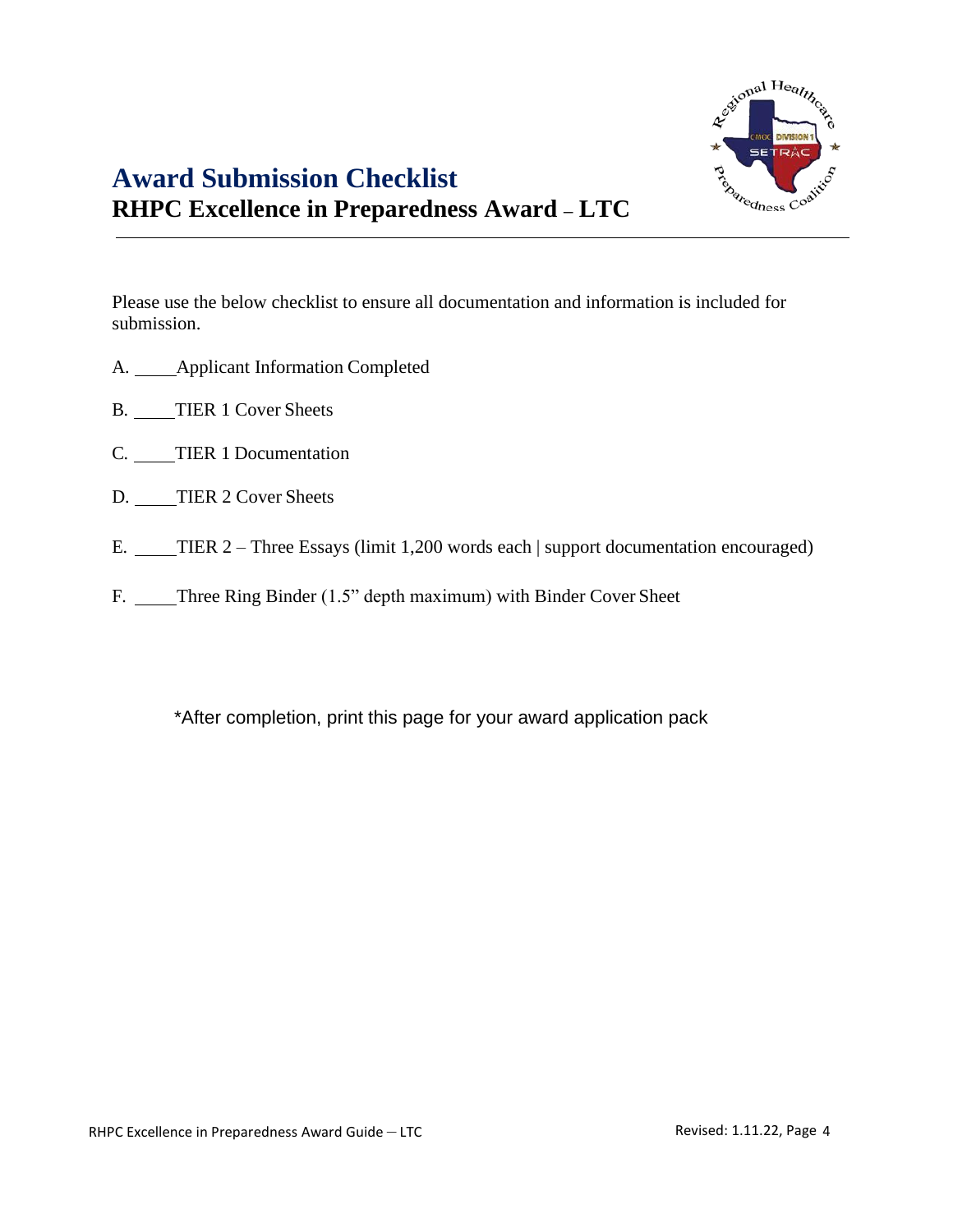### **TIER ONE SCORING – MAXIMUM 40 POINTS PER FACILITY**

**Technology Drills (Bed Reports)** – Points will be awarded for your completion percentage during the previous fiscal year (July-June). Reports will include both drills and real events.

- $90\% 100\% 5$  points
- $80\% 89\% 3$  points
- $75\% 79\% 1$  point

*SETRAC will provide bed report participation data upon receipt of documentation request form.*

**Corridor Meeting Attendance** – A facility representative must complete the sign-in sheet at their scheduled Corridor Meeting. Multiple representatives will only be counted as one for your facility.

• 6 Meetings – 1 point for each meeting attended (or canceled)

*SETRAC will provide Corridor Meeting attendance data upon receipt of documentation request form.*

**Quarterly Meeting Attendance** – A facility representative must complete the sign-in sheet at their scheduled Corridor Meeting. Multiple representatives will only be counted as one for your facility.

• 4 Meetings – 1 point for each meeting attended (or canceled)

*SETRAC will provide Quarterly Meeting attendance data upon receipt of documentation request form.*

**Symposium Attendance** – A facility representative must register and attend the RHPC Symposium. Multiple representatives will only be counted as one for your facility.

• 5 points

*Attendance will be verified by submitting a certificate of attendance for the RHPC Symposium with your application.*

**HPP Agreement** – A fully executed copy of the HPP Agreement is on file.

• 5 points

*SETRAC will verify you have an HPP Agreement on file upon receipt of documentation request form.*

**Participation in the Regional Exercise** – Must satisfy "Conditions for Participation" set by the Exercise Director.

• 5 points

*SETRAC will verify participation upon receipt of documentation request form.*

**Designated Emergency Management Coordinator** – The facility has a designated individual who is responsible for the development and implementation of the emergency management program. You must show documentation by submitting your appointment letter as Emergency Management Coordinator signed by leadership, i.e. HPP Agreement.

• 5 points

#### **Bonus Points:**

**RHPC Oversight Committee/Corridor Chair or Vice-Chair or RHPC Subcommittee Member –** Describe names and number of facility staff serving in these roles and contributions made to the committees/subcommittees. Entries will be scored on a scale of 0 to 5 by the selection committee.

- $\bullet$  0-5 points
- RHPC Excellence in Preparedness Award Guide LTC **Revised: 1.11.22, Page 5**